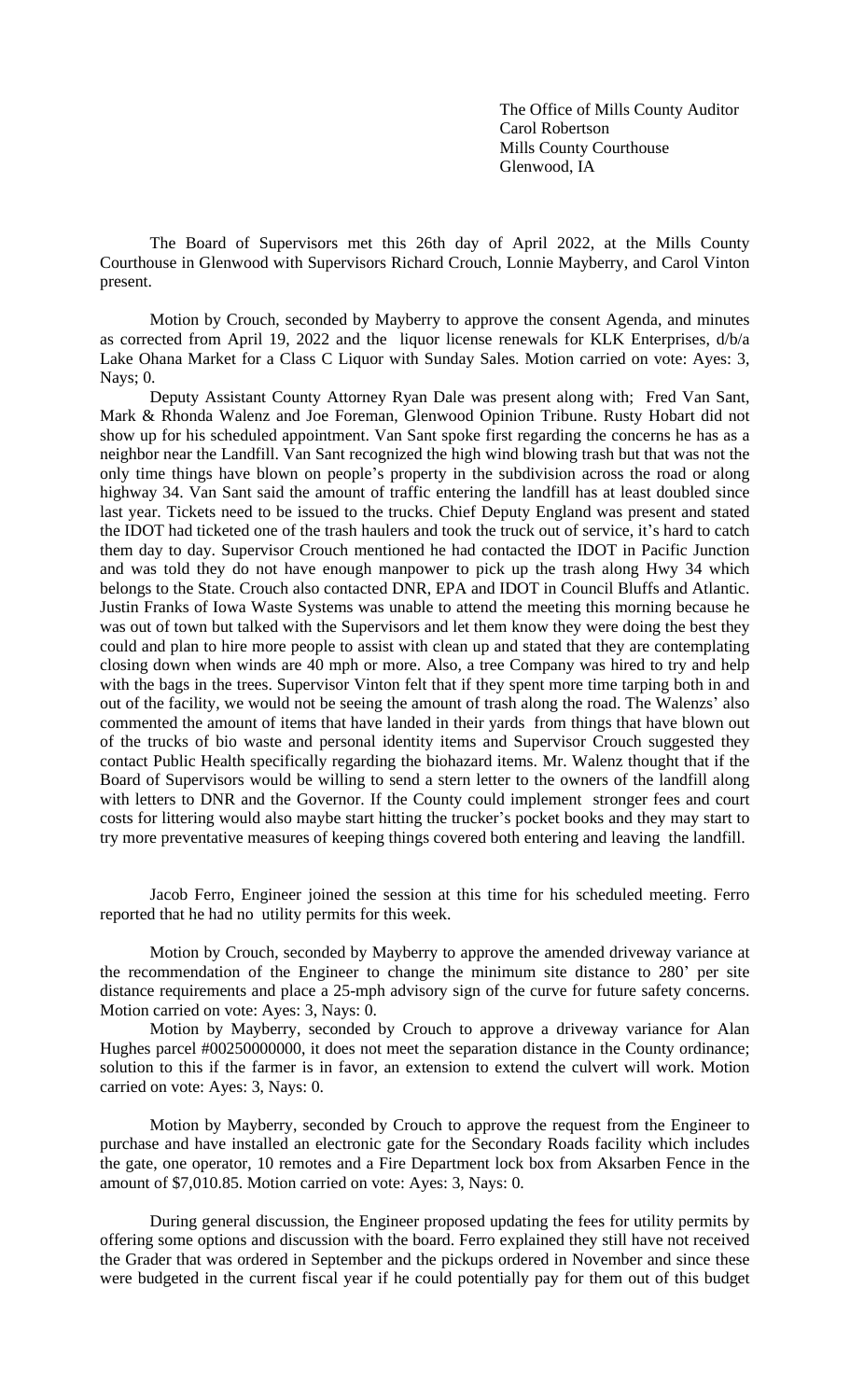year. The Auditor will contact the State Auditor's office for guidance but because the Engineer's budget carries over each year, the ability to budget amend in next fiscal year should not be a problem because generally the Auditor's do not allow you to pay for something you have not received. The Auditor will get back to the Engineer when she has an answer. Ferro told the Supervisors his next Safety meeting will be May 18th.

Patrick Binns, IT Director, and Chief Deputy Josh England joined the session at this time to open bids for the Jail Control System. Bids are as follows: 1) Corvinus Corp. LLC out of Wheat Ridge, Colorado \$214,600 2)Montgomery Tech Systems LLC out of Greenville, Alabama \$157,565 3) Electronic Contracting LLC out of Omaha, Nebraska in the amount of \$201,978.53. Binns will look over the bids and return later in the agenda for an action item.

Jerad Getter, Conservation Director joined the session at this time to request the board to allow Conservation to plant the County buyout property located at 18049 Gaston Ave in native prairie grasses. Just north of this property is ground being managed by DNR. There has been some interest in this ground by a local farmer too, Getter explained he would like it to be in crop for the next couple of years so that it could effectively work well planted to the native grasses. Getter stated he would contact a couple of farmers in the area to see if they would want to plant it in crops. Motion by Mayberry, seconded by Crouch to authorize Getter to contact the farmers in that area and see if there is an interest in farming it and proceed with planting it in the native grasses. Motion carried on vote: Ayes: 3, Nays: 0.

Motion by Mayberry, seconded by Crouch to approve Resolution 22-10A the amendment to Resolution to 22-10 with corrections. Motion carried on vote: Ayes: 3, Nays: 0. Roll call vote: Crouch, Aye, Mayberry, Aye, Vinton Aye.

#### **RESOLUTION 22-10A**

# **A RESOLUTION TO MODIFY FEES AUTHORIZED BY**

## **MILLS COUNTY BUILDING CODE ORDIANCE**

**WHEREAS,** Resolution 09-06, passed by the Mills County Board of Supervisors on February 3, 2009, created a Comprehensive Schedule of Fees for Mills County, Iowa.

**WHEREAS,** Resolution 21-23, passed by the Mills County Board of Supervisors on July 20, 2021, established an updated Comprehensive Schedule of Fees for Mills County, Iowa.

**WHEREAS,** Resolution 21-28, passed by the Mills County Board of Supervisors on September 28, 2021, established an updated Comprehensive Schedule of Fees for Mills County, Iowa.

**WHEREAS,** the Building Permit Fee Schedule, Attachment "A" of the Comprehensive Schedule of Fees, updates the fees authorized by the Mills County Building Code Ordinance.

**WHEREAS,** the Zoning Permit Fee Schedule, Attachment "B" of the Comprehensive Schedule of fees, updates the fees authorized by the Mills County Building Code Ordinance to be effective July 1, 2022.

**WHEREAS** the Mills County Board of Supervisors finds it to be in the best interest of Mills County to adjust building permit fees.

**THERFORE BE IT RESOLVED** by the Mills County Board of Supervisors that the Building Permit Fee Schedule will be amended as set out in Attachment "A."

**THEREFORE, BE IT RESOLVED** by the Mills County Board of Supervisors that the Zoning Permit Fee Schedule will be amended effective July 1, 2022 as set out in Attachment "B".

**Approved** this 26th day of April, 2022.

### **ATTACHMENT A**

### **BUILDING PERMIT FEES**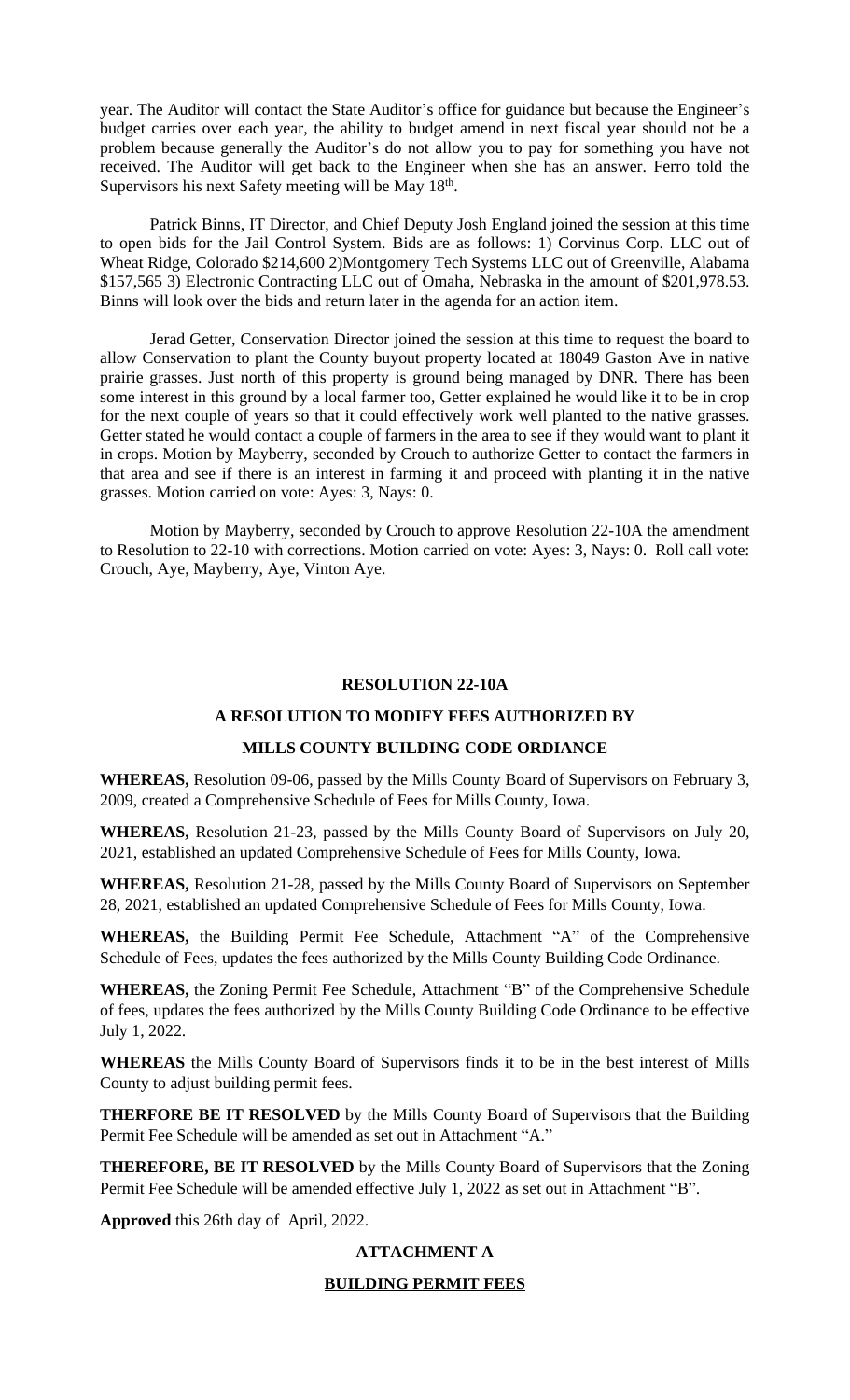| PERMIT TYPE                                        | <b>FEE</b>                                                    |
|----------------------------------------------------|---------------------------------------------------------------|
| Carports:                                          | \$50.00                                                       |
| Lean to/Awning:                                    | \$50.00                                                       |
| Demolition:                                        | \$75.00                                                       |
| Decks, Covered Patios, and Porches:                | \$100.00                                                      |
| Above Ground Pool:                                 | \$50.00                                                       |
| <b>Inground Pool:</b>                              | $\overline{$}500.00$                                          |
|                                                    |                                                               |
| <b>Accessory Structures (including garages):</b>   |                                                               |
| Less Than 200 Sq Ft.                               | No permit required                                            |
| 200 Sq. Ft. - 1,000 Sq Ft.                         | \$300                                                         |
| 1,001 Sq. Ft. or Greater                           | \$500                                                         |
| Each additional finished area i.e., full           | $$100$ per room                                               |
| bathroom, recreational room, office space,         |                                                               |
| etc.                                               |                                                               |
| <b>New Residences:</b>                             |                                                               |
| <b>Single-Family Residence</b>                     | \$1,000                                                       |
| Multi-Family Residence (2+ units)                  | $$1,000$ first unit + \$250.00 per additional unit            |
|                                                    |                                                               |
| <b>Residential Addition to Existing Structure:</b> | \$500.00                                                      |
|                                                    |                                                               |
| <b>Residential Interior Renovation:</b>            | \$250.00                                                      |
| <b>Mobile/Modular/Manufactured Homes:</b>          |                                                               |
|                                                    | \$250.00                                                      |
| <b>Mobile Home in Mobile Home Park:</b>            | \$150.00                                                      |
|                                                    |                                                               |
| <b>Relocation of Existing Structure:</b>           | \$500.00                                                      |
|                                                    |                                                               |
| Signs:                                             |                                                               |
| Wall; Projecting; Window:                          | \$100.00                                                      |
| Directional; Pole; Monument:                       | \$500.00                                                      |
| <b>Commercial Structures:</b>                      | One percent of valuation and a minimum<br>permit fee of \$300 |
|                                                    |                                                               |
| <b>Permanent Structured Gate:</b>                  | \$100.00                                                      |
|                                                    |                                                               |
| <b>Permanent Grandstand Seating:</b>               | \$100.00                                                      |
| <b>Communication Towers:</b>                       |                                                               |
| New Towers:                                        | \$2,500.00                                                    |
| <b>Existing Towers:</b>                            | \$1,000.00                                                    |
| Generators:                                        | \$500.00                                                      |
|                                                    |                                                               |
|                                                    |                                                               |
| <b>Solar Energy Systems:</b>                       |                                                               |
| Residential:                                       | \$100.00                                                      |
| Commercial:                                        |                                                               |
| System Size: 0-50 kilowatts (kW-dc)                | \$300.00                                                      |
| 51-100 kilowatts (kW-dc)                           | \$500.00                                                      |
| 101-500 kilowatts (kW-dc)                          | \$1,000.00                                                    |
| 501 - 1000 kilowatts (kW-dc)                       | \$3,000.00                                                    |
| 1001 - 2000 kilowatts (kW-dc)                      | \$6,000.00                                                    |
| $>$ 2000 kilowatts (kW-dc)                         | \$200.00 for each additional 0-100 kilowatts                  |
|                                                    | (Maximum of \$10,000.00)                                      |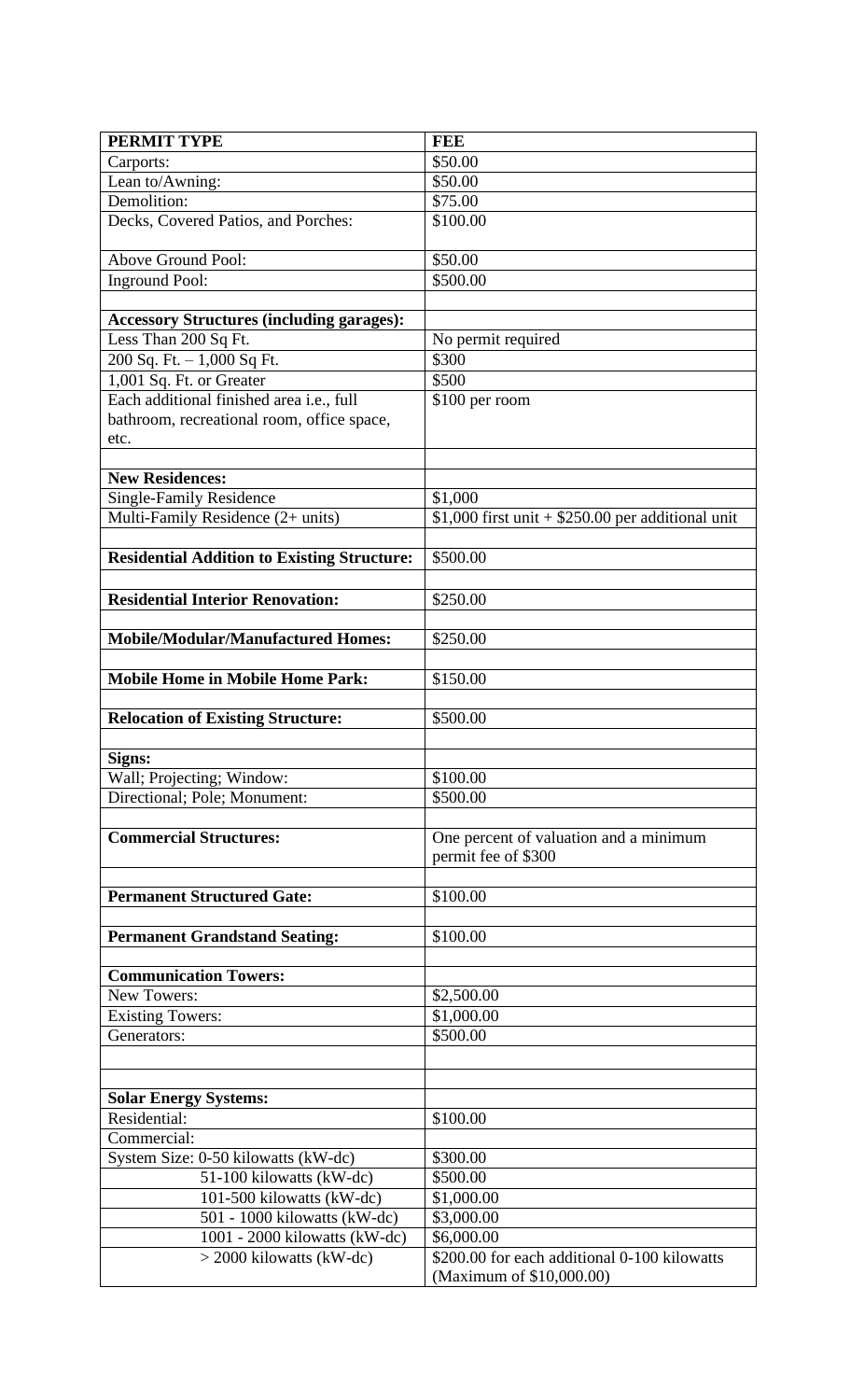### **ATTACHMENT B**

# **ZONING PERMIT FEES**

### **TO BE EFFECTIVE JULY 1, 2022**

| PERMIT TYPE                                | FEE      |
|--------------------------------------------|----------|
| <b>Conditional Use Permit</b>              | \$350.00 |
|                                            |          |
| <b>Conditional Use Permit for Resource</b> | \$450.00 |
| Extraction                                 |          |
| Variance                                   | \$300.00 |
| <b>Zoning District Amendment</b>           | \$500.00 |

Motion by Mayberry, seconded by Crouch to approve Resolution 22-12 Allocation of American Rescue Plan Account Funds as Lost Revenue. Motion carried on vote: Ayes: 3, Nays: 0. Roll call vote: Crouch, Aye, Mayberry, Aye, Vinton, Aye.

#### **Resolution 22-12**

#### **RESOLUTION ALLOCATING AMERICAN RESCUE PLAN ACT FUNDS**

**WHEREAS**, in March 2021, the federal government established the American Rescue Plan Act of 2021 (ARPA) which included the Coronavirus State and Local Fiscal Recovery Funds (SLFRF) to provide state, local and Tribal governments with the resources needed to respond to the pandemic and its economic effects; and

**WHEREAS** the U.S. Department of the Treasury issued an Interim Final Rule implementing the SLFRF program on May 10, 2021, which included replacing lost revenue to County governments, and

**WHEREAS,** on January 6, 2022, the Treasury issued final rules for the SLFRF program, including authorization for counties to allocate up to \$10,000,000 of their total SLFRF allocation as lost revenue to spend on government services.

**NOW, THEREFORE, BE IT RESOLVED**, that the Mills County Board of Supervisors approves allocating its total SLFRF allocation in the expected amount of \$2,759,698 as lost revenue to spend on government services.

**HEREBY RESOLVED** by the Mills County Board of Supervisors this 26th day of April, 2022.

Motion by Mayberry, seconded by Crouch to approve Gax#85 CDBG 13-NDRI-008 in the amount of \$22,447. Motion carried on vote: Ayes: 3, Nays: 0.

Patrick Binns, IT Director & Chief Deputy Josh England rejoined the session to award the bid for the Jail Control System. Motion by Mayberry, seconded by Crouch to award the bid to Electronic Contracting Inc of Omaha, NE in the amount of \$201,978.53 who was the only local bidder and could give a 2-hour response time to troubleshoot any problems. Both of the other vendors were more than a 2-hour response time. Motion carried on vote: Aye: 3, Nays: 0.

Jill Ford, Treasurer joined the session to request the board approve Resolution 22-13 to abate penalties on a Mills County Tax Sale #2008-0819.

Motion by Mayberry, seconded by Crouch to approve Resolution 22-13. Motion carried on vote: Ayes: 3, Nays: 0. Roll Call vote: Crouch, Aye, Mayberry, Aye, Vinton, Aye.

Resolution 22-13